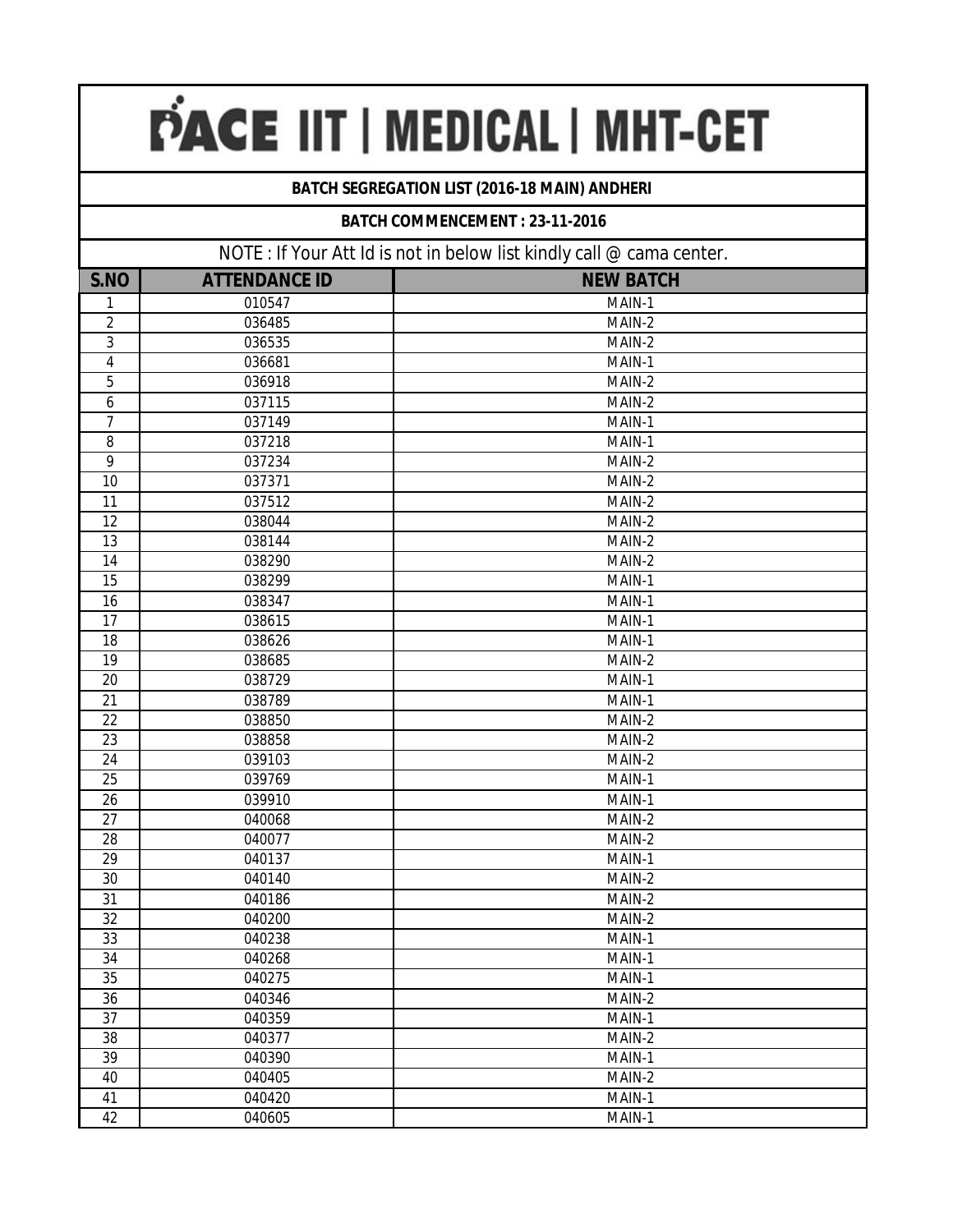# PACE IIT | MEDICAL | MHT-CET

### **BATCH SEGREGATION LIST (2016-18 MAIN) ANDHERI**

#### **BATCH COMMENCEMENT : 23-11-2016**

| NOTE: If Your Att Id is not in below list kindly call @ cama center. |                      |                  |
|----------------------------------------------------------------------|----------------------|------------------|
| S.NO                                                                 | <b>ATTENDANCE ID</b> | <b>NEW BATCH</b> |
| 43                                                                   | 040608               | MAIN-2           |
| 44                                                                   | 040815               | MAIN-1           |
| 45                                                                   | 040827               | MAIN-2           |
| 46                                                                   | 040829               | MAIN-1           |
| 47                                                                   | 040871               | MAIN-1           |
| 48                                                                   | 040971               | MAIN-1           |
| 49                                                                   | 040992               | MAIN-1           |
| 50                                                                   | 041112               | MAIN-2           |
| 51                                                                   | 041125               | MAIN-2           |
| 52                                                                   | 041141               | MAIN-1           |
| 53                                                                   | 041209               | MAIN-2           |
| 54                                                                   | 041262               | MAIN-1           |
| 55                                                                   | 041297               | MAIN-1           |
| 56                                                                   | 041372               | MAIN-2           |
| 57                                                                   | 041502               | MAIN-2           |
| 58                                                                   | 041532               | MAIN-1           |
| 59                                                                   | 041535               | MAIN-1           |
| 60                                                                   | 041547               | MAIN-1           |
| 61                                                                   | 041644               | MAIN-2           |
| 62                                                                   | 041754               | MAIN-1           |
| 63                                                                   | 041775               | MAIN-2           |
| 64                                                                   | 041791               | MAIN-1           |
| 65                                                                   | 041793               | MAIN-1           |
| 66                                                                   | 041845               | MAIN-2           |
| 67                                                                   | 041855               | MAIN-2           |
| 68                                                                   | 041902               | MAIN-1           |
| 69                                                                   | 042113               | MAIN-2           |
| 70                                                                   | 042204               | MAIN-2           |
| 71                                                                   | 043532               | MAIN-2           |
| $\overline{72}$                                                      | 043831               | MAIN-1           |
| 73                                                                   | 043846               | MAIN-2           |
| 74                                                                   | 043852               | MAIN-2           |
| 75                                                                   | 043861               | MAIN-1           |
| 76                                                                   | 043886               | MAIN-2           |
| 77                                                                   | 043888               | MAIN-1           |
| 78                                                                   | 044000               | MAIN-2           |
| 79                                                                   | 044023               | MAIN-2           |
| 80                                                                   | 044092               | MAIN-2           |
| 81                                                                   | 044112               | MAIN-1           |
| 82                                                                   | 044146               | MAIN-1           |
| 83                                                                   | 044148               | MAIN-2           |
| 84                                                                   | 044165               | MAIN-1           |